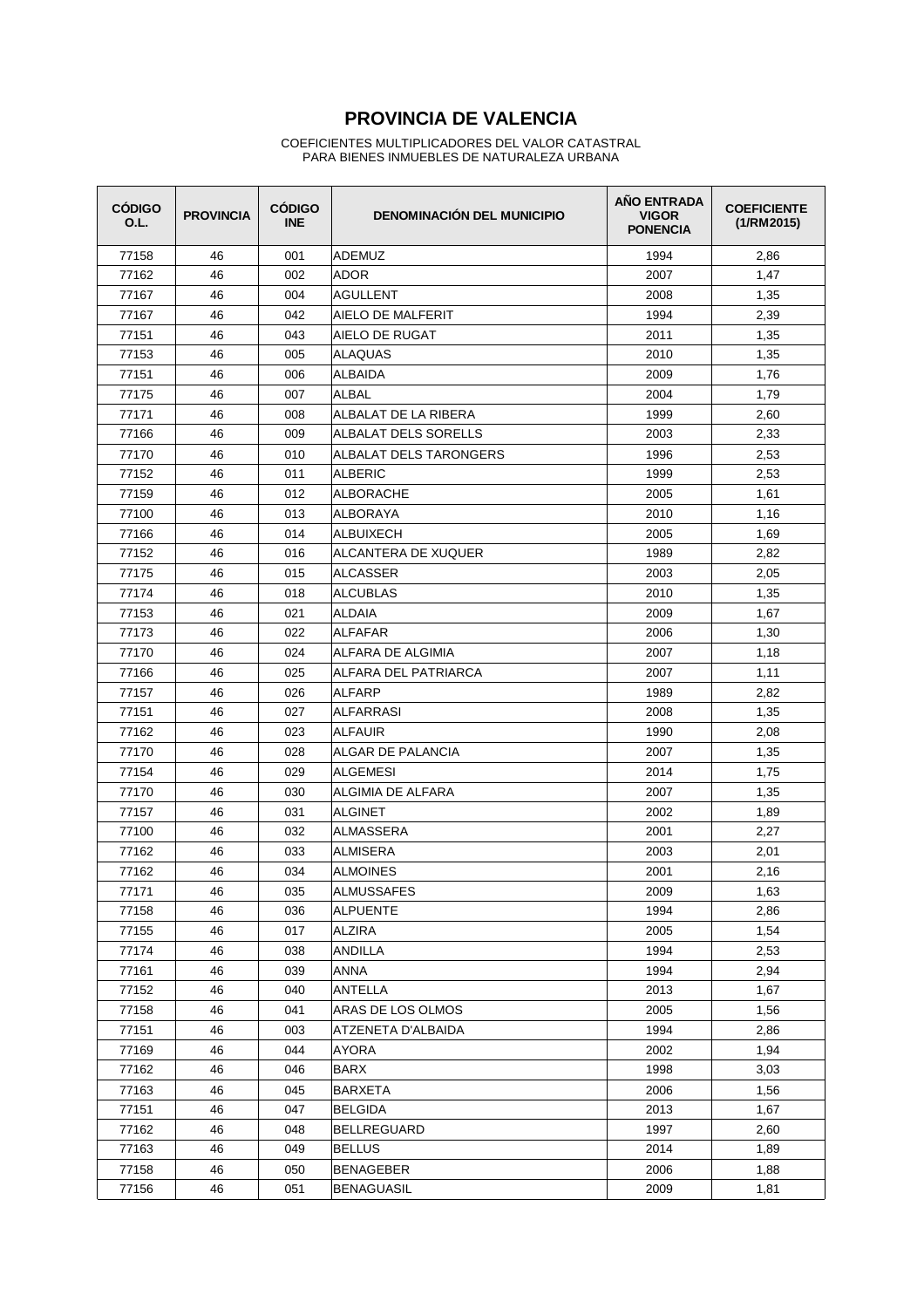| <b>CÓDIGO</b><br>O.L. | <b>PROVINCIA</b> | <b>CÓDIGO</b><br><b>INE</b> | <b>DENOMINACIÓN DEL MUNICIPIO</b> | AÑO ENTRADA<br><b>VIGOR</b><br><b>PONENCIA</b> | <b>COEFICIENTE</b><br>(1/RM2015) |
|-----------------------|------------------|-----------------------------|-----------------------------------|------------------------------------------------|----------------------------------|
| 77170                 | 46               | 052                         | <b>BENAVITES</b>                  | 2014                                           | 1,52                             |
| 77152                 | 46               | 053                         | <b>BENEIXIDA</b>                  | 2013                                           | 1,59                             |
| 77100                 | 46               | 054                         | BENETUSSER                        | 2009                                           | 1,28                             |
| 77162                 | 46               | 055                         | <b>BENIARJO</b>                   | 2009                                           | 1,69                             |
| 77151                 | 46               | 056                         | <b>BENIATJAR</b>                  | 2006                                           | 1,39                             |
| 77151                 | 46               | 057                         | <b>BENICOLET</b>                  | 1994                                           | 2,86                             |
| 77154                 | 46               | 904                         | <b>BENICULL DE XUQUER</b>         | 2003                                           | 1,89                             |
| 77157                 | 46               | 060                         | <b>BENIFAIO</b>                   | 2004                                           | 1,85                             |
| 77155                 | 46               | 059                         | BENIFAIRO DE LA VALLDIGNA         | 2002                                           | 2,33                             |
| 77170                 | 46               | 058                         | BENIFAIRO DE LES VALLS            | 2014                                           | 1,89                             |
| 77162                 | 46               | 061                         | BENIFLA                           | 2002                                           | 1,75                             |
| 77151                 | 46               | 062                         | <b>BENIGANIM</b>                  | 2013                                           | 1,69                             |
| 77157                 | 46               | 063                         | <b>BENIMODO</b>                   | 2006                                           | 1,39                             |
| 77152                 | 46               | 064                         | <b>BENIMUSLEM</b>                 | 2012                                           | 1,41                             |
| 77175                 | 46               | 065                         | <b>BENIPARRELL</b>                | 2008                                           | 1,35                             |
| 77162                 | 46               | 066                         | <b>BENIRREDRA</b>                 | 2004                                           | 1,82                             |
| 77164                 | 46               | 067                         | <b>BENISANO</b>                   | 2014                                           | 1,92                             |
| 77151                 | 46               | 068                         | <b>BENISSODA</b>                  | 2002                                           | 2,22                             |
| 77151                 | 46               | 069                         | <b>BENISUERA</b>                  | 1994                                           | 2,86                             |
| 77166                 | 46               | 070                         | <b>BETERA</b>                     | 2004                                           | 1,67                             |
| 77161                 | 46               | 071                         | <b>BICORP</b>                     | 2004                                           | 1,82                             |
| 77167                 | 46               | 072                         | <b>BOCAIRENT</b>                  | 2013                                           | 1,69                             |
| 77161                 | 46               | 073                         | <b>BOLBAITE</b>                   | 2010                                           | 1,35                             |
| 77166                 | 46               | 074                         | <b>BONREPOS I MIRAMBELL</b>       | 2002                                           | 2,06                             |
| 77151                 | 46               | 075                         | BUFALI                            | 2004                                           | 1,82                             |
| 77174                 | 46               | 076                         | <b>BUGARRA</b>                    | 2000                                           | 2,63                             |
| 77159                 | 46               | 077                         | BUÑOL                             | 1994                                           | 3,13                             |
| 77100                 | 46               | 078                         | <b>BURJASSOT</b>                  | 2000                                           | 2,39                             |
| 77158                 | 46               | 079                         | <b>CALLES</b>                     | 2002                                           | 1,94                             |
| 77169                 | 46               | 080                         | <b>CAMPORROBLES</b>               | 1990                                           | 3,13                             |
| 77163                 | 46               | 081                         | <b>CANALS</b>                     | 2003                                           | 2,13                             |
| 77170                 | 46               | 082                         | CANET D'EN BERENGUER              | 2005                                           | 1,52                             |
| 77155                 | 46               | 083                         | CARCAIXENT                        | 2012                                           | 1,35                             |
| 77152                 | 46               | 084                         | <b>CARCER</b>                     | 2005                                           | 1,56                             |
| 77157                 | 46               | 085                         | CARLET                            | 2009                                           | 1,69                             |
| 77151                 | 46               | 086                         | CARRICOLA                         | 1994                                           | 2,86                             |
| 77158                 | 46               | 087                         | CASAS ALTAS                       | 2008                                           | 1,18                             |
| 77158                 | 46               | 088                         | CASAS BAJAS                       | 2007                                           | 1,18                             |
| 77174                 | 46               | 089                         | CASINOS                           | 2008                                           | 1,35                             |
| 77151                 | 46               | 090                         | CASTELLO DE RUGAT                 | 2008                                           | 1,35                             |
| 77162                 | 46               | 091                         | CASTELLONET DE LA CONQUESTA       | 2008                                           | 1,35                             |
| 77158                 | 46               | 092                         | CASTIELFABIB                      | 2013                                           | 1,67                             |
| 77157                 | 46               | 093                         | CATADAU                           | 1989                                           | 2,82                             |
| 77173                 | 46               | 094                         | CATARROJA                         | 2003                                           | 1,96                             |
| 77169                 | 46               | 095                         | CAUDETE DE LAS FUENTES            | 1990                                           | 3,13                             |
| 77163                 | 46               | 096                         | CERDA                             | 2005                                           | 1,22                             |
| 77161                 | 46               | 107                         | CHELLA                            | 1994                                           | 2,02                             |
| 77158                 | 46               | 106                         | CHELVA                            | 1994                                           | 1,78                             |
| 77174                 | 46               | 108                         | CHERA                             | 2009                                           | 1,71                             |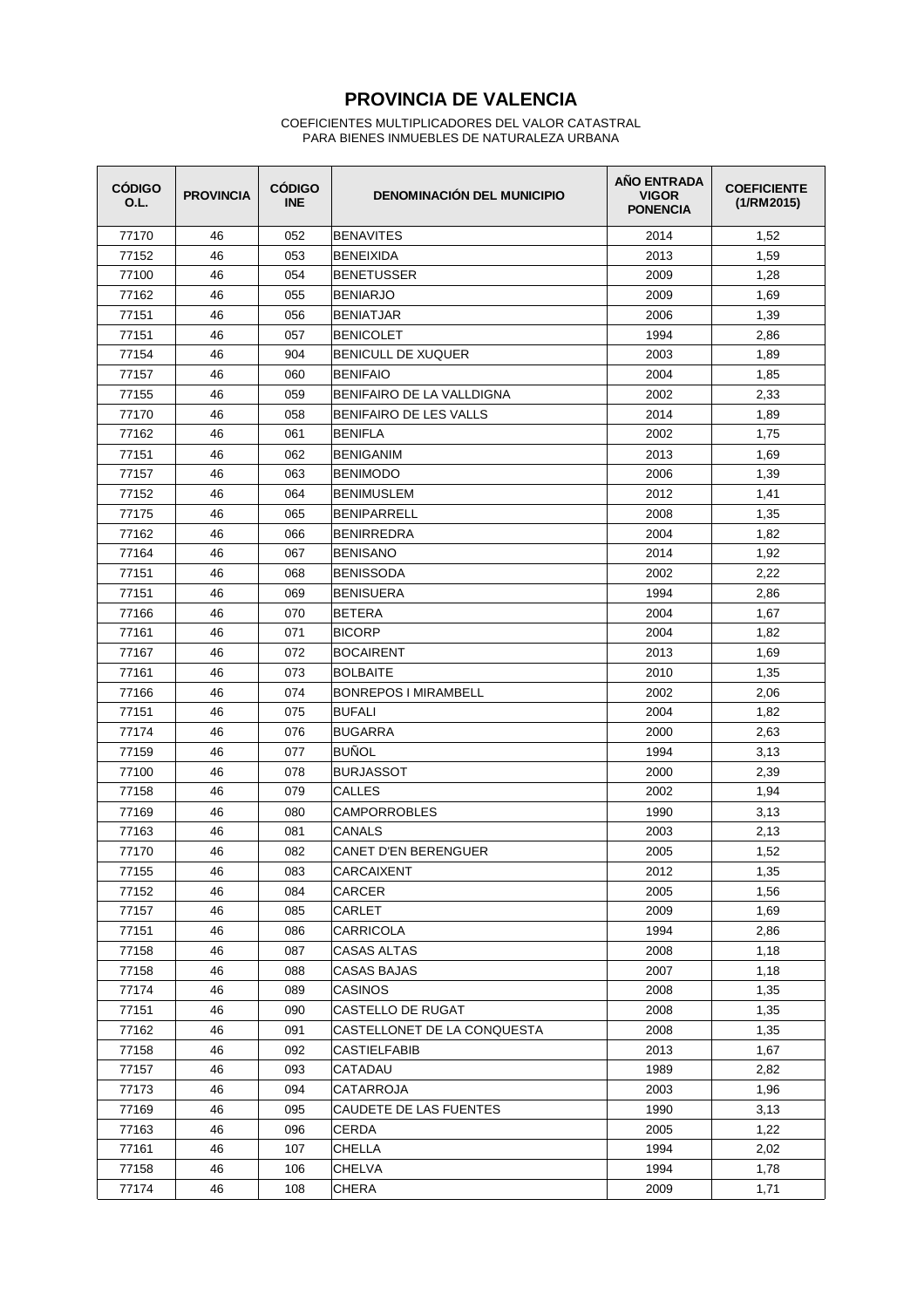| <b>CÓDIGO</b><br>O.L. | <b>PROVINCIA</b> | <b>CÓDIGO</b><br><b>INE</b> | <b>DENOMINACIÓN DEL MUNICIPIO</b> | <b>AÑO ENTRADA</b><br><b>VIGOR</b><br><b>PONENCIA</b> | <b>COEFICIENTE</b><br>(1/RM2015) |
|-----------------------|------------------|-----------------------------|-----------------------------------|-------------------------------------------------------|----------------------------------|
| 77159                 | 46               | 109                         | <b>CHESTE</b>                     | 2006                                                  | 1,41                             |
| 77159                 | 46               | 111                         | <b>CHIVA</b>                      | 2013                                                  | 1,67                             |
| 77174                 | 46               | 112                         | <b>CHULILLA</b>                   | 2008                                                  | 1,35                             |
| 77169                 | 46               | 097                         | <b>COFRENTES</b>                  | 1990                                                  | 2,85                             |
| 77155                 | 46               | 098                         | <b>CORBERA</b>                    | 1996                                                  | 2,02                             |
| 77169                 | 46               | 099                         | CORTES DE PALLAS                  | 2005                                                  | 1,56                             |
| 77152                 | 46               | 100                         | COTES                             | 2005                                                  | 1,56                             |
| 77160                 | 46               | 105                         | <b>CULLERA</b>                    | 1996                                                  | 2,45                             |
| 77162                 | 46               | 113                         | DAIMUS                            | 2000                                                  | 2,45                             |
| 77158                 | 46               | 114                         | DOMEÑO                            | 2007                                                  | 1,35                             |
| 77159                 | 46               | 115                         | DOS AGUAS                         | 1994                                                  | 2,53                             |
| 77151                 | 46               | 189                         | <b>EL PALOMAR</b>                 | 1994                                                  | 2,86                             |
| 77166                 | 46               | 117                         | <b>EMPERADOR</b>                  | 1995                                                  | 2,86                             |
| 77161                 | 46               | 118                         | <b>ENGUERA</b>                    | 1994                                                  | 2,53                             |
| 77170                 | 46               | 120                         | <b>ESTIVELLA</b>                  | 2012                                                  | 1,41                             |
| 77161                 | 46               | 121                         | <b>ESTUBENY</b>                   | 2014                                                  | 1,89                             |
| 77170                 | 46               | 122                         | <b>FAURA</b>                      | 2014                                                  | 1,85                             |
| 77154                 | 46               | 123                         | FAVARA                            | 2007                                                  | 1,37                             |
| 77166                 | 46               | 126                         | <b>FOIOS</b>                      | 2007                                                  | 1,30                             |
| 77167                 | 46               | 124                         | FONTANARS DELS ALFORINS           | 2013                                                  | 1,67                             |
| 77154                 | 46               | 125                         | <b>FORTALENY</b>                  | 2011                                                  | 1,33                             |
| 77169                 | 46               | 129                         | <b>FUENTERROBLES</b>              | 1990                                                  | 2,85                             |
| 77162                 | 46               | 131                         | <b>GANDIA</b>                     | 1997                                                  | 2,56                             |
| 77164                 | 46               | 902                         | <b>GATOVA</b>                     | 2007                                                  | 1,18                             |
| 77152                 | 46               | 130                         | GAVARDA                           | 2015                                                  | 2,00                             |
| 77163                 | 46               | 132                         | <b>GENOVES</b>                    | 2009                                                  | 1,78                             |
| 77174                 | 46               | 133                         | <b>GESTALGAR</b>                  | 2008                                                  | 1,18                             |
| 77170                 | 46               | 134                         | <b>GILET</b>                      | 2012                                                  | 1,43                             |
| 77166                 | 46               | 135                         | GODELLA                           | 2003                                                  | 2,04                             |
| 77159                 | 46               | 136                         | <b>GODELLETA</b>                  | 1994                                                  | 2,86                             |
| 77151                 | 46               | 138                         | <b>GUADASEQUIES</b>               | 2011                                                  | 1,35                             |
| 77155                 | 46               | 139                         | <b>GUADASSUAR</b>                 | 2004                                                  | 1,82                             |
| 77162                 | 46               | 140                         | GUARDAMAR DE LA SAFOR             | 2006                                                  | 1,33                             |
| 77174                 | 46               | 141                         | HIGUERUELAS                       | 2014                                                  | 1,89                             |
| 77169                 | 46               | 142                         | JALANCE                           | 2005                                                  | 1,56                             |
| 77169                 | 46               | 144                         | <b>JARAFUEL</b>                   | 1990                                                  | 2,78                             |
| 77157                 | 46               | 019                         | L'ALCUDIA                         | 2004                                                  | 1,79                             |
| 77163                 | 46               | 020                         | L'ALCUDIA DE CRESPINS             | 1994                                                  | 2,60                             |
| 77176                 | 46               | 037                         | L'ALQUERIA DE LA COMTESSA         | 2003                                                  | 2,01                             |
| 77164                 | 46               | 116                         | L'ELIANA                          | 2011                                                  | 1,35                             |
| 77163                 | 46               | 119                         | L'ENOVA                           | 2014                                                  | 1,69                             |
| 77151                 | 46               | 183                         | L'OLLERIA                         | 2005                                                  | 1,64                             |
| 77162                 | 46               | 127                         | LA FONT D'EN CARROS               | 1990                                                  | 1,94                             |
| 77167                 | 46               | 128                         | LA FONT DE LA FIGUERA             | 1994                                                  | 2,53                             |
| 77163                 | 46               | 137                         | LA GRANJA DE LA COSTERA           | 2013                                                  | 1,67                             |
| 77163                 | 46               | 157                         | LA LLOSA DE RANES                 | 2012                                                  | 1,47                             |
| 77165                 | 46               | 199                         | LA POBLA DE FARNALS               | 1996                                                  | 2,53                             |
| 77164                 | 46               | 202                         | LA POBLA DE VALLBONA              | 2012                                                  | 1,39                             |
| 77151                 | 46               | 200                         | LA POBLA DEL DUC                  | 2010                                                  | 1,35                             |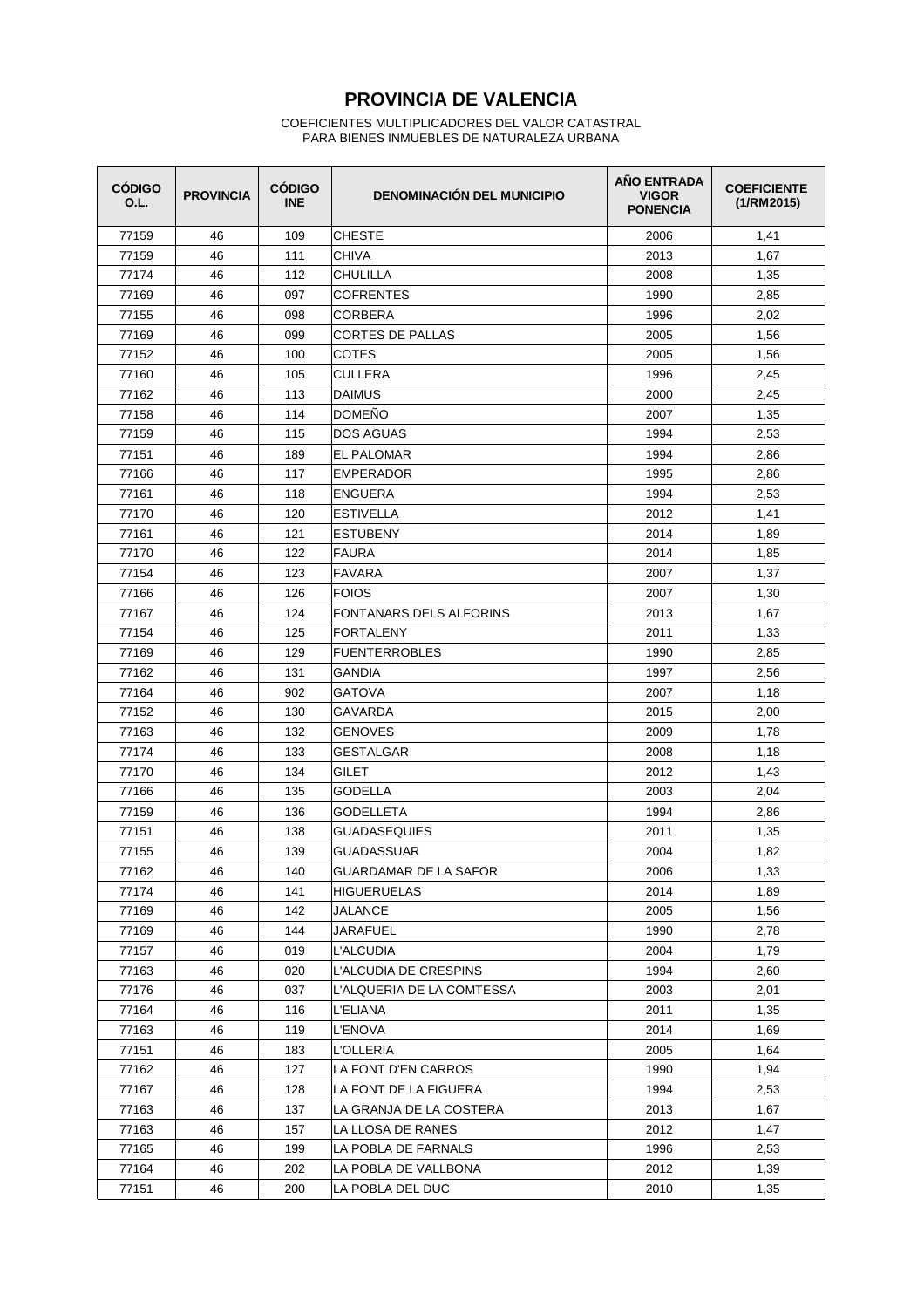| <b>CÓDIGO</b><br>O.L. | <b>PROVINCIA</b> | <b>CÓDIGO</b><br><b>INE</b> | <b>DENOMINACIÓN DEL MUNICIPIO</b> | <b>AÑO ENTRADA</b><br><b>VIGOR</b><br><b>PONENCIA</b> | <b>COEFICIENTE</b><br>(1/RM2015) |
|-----------------------|------------------|-----------------------------|-----------------------------------|-------------------------------------------------------|----------------------------------|
| 77152                 | 46               | 203                         | LA POBLA LLARGA                   | 2003                                                  | 2,05                             |
| 77158                 | 46               | 262                         | LA YESA                           | 1994                                                  | 2,86                             |
| 77163                 | 46               | 154                         | LLANERA DE RANES                  | 2010                                                  | 1,35                             |
| 77154                 | 46               | 155                         | <b>LLAURI</b>                     | 2003                                                  | 2,04                             |
| 77164                 | 46               | 147                         | LLIRIA                            | 1996                                                  | 2,70                             |
| 77163                 | 46               | 151                         | ILLOCNOU D'EN FENOLLET            | 1994                                                  | 2,78                             |
| 77173                 | 46               | 152                         | LLOCNOU DE LA CORONA              | 2012                                                  | 1,15                             |
| 77162                 | 46               | 153                         | ILLOCNOU DE SANT JERONI           | 2003                                                  | 2,01                             |
| 77157                 | 46               | 156                         | LLOMBAI                           | 1989                                                  | 2,82                             |
| 77151                 | 46               | 150                         | ILLUTXENT                         | 2005                                                  | 1,56                             |
| 77156                 | 46               | 148                         | LORIGUILLA                        | 2006                                                  | 1,56                             |
| 77174                 | 46               | 149                         | LOSA DEL OBISPO                   | 2014                                                  | 1,89                             |
| 77159                 | 46               | 158                         | <b>MACASTRE</b>                   | 2007                                                  | 1,51                             |
| 77177                 | 46               | 159                         | <b>MANISES</b>                    | 2006                                                  | 1,43                             |
| 77163                 | 46               | 160                         | <b>MANUEL</b>                     | 2000                                                  | 2,45                             |
| 77164                 | 46               | 161                         | <b>MARINES</b>                    | 1990                                                  | 2,85                             |
| 77152                 | 46               | 162                         | <b>MASALAVES</b>                  | 2004                                                  | 1,82                             |
| 77165                 | 46               | 163                         | <b>MASSALFASSAR</b>               | 2008                                                  | 1,35                             |
| 77165                 | 46               | 164                         | MASSAMAGRELL                      | 2013                                                  | 1,59                             |
| 77173                 | 46               | 165                         | <b>MASSANASSA</b>                 | 2002                                                  | 1,94                             |
| 77166                 | 46               | 166                         | <b>MELIANA</b>                    | 2004                                                  | 1,79                             |
| 77169                 | 46               | 167                         | <b>MILLARES</b>                   | 1994                                                  | 2,53                             |
| 77162                 | 46               | 168                         | <b>MIRAMAR</b>                    | 2007                                                  | 1,32                             |
| 77100                 | 46               | 169                         | <b>MISLATA</b>                    | 2008                                                  | 1,23                             |
| 77161                 | 46               | 170                         | MOIXENT / MOGENTE                 | 2013                                                  | 1,59                             |
| 77166                 | 46               | 171                         | <b>MONCADA</b>                    | 1999                                                  | 2,53                             |
| 77151                 | 46               | 173                         | <b>MONTAVERNER</b>                | 2008                                                  | 1,35                             |
| 77161                 | 46               | 174                         | MONTESA                           | 2011                                                  | 1,35                             |
| 77151                 | 46               | 175                         | MONTITXELVO/MONTICHELVO           | 2002                                                  | 1,94                             |
| 77157                 | 46               | 176                         | MONTROY                           | 2006                                                  | 1,47                             |
| 77157                 | 46               | 172                         | <b>MONTSERRAT</b>                 | 2002                                                  | 2,22                             |
| 77166                 | 46               | 177                         | <b>MUSEROS</b>                    | 2004                                                  | 1,82                             |
| 77165                 | 46               | 178                         | NAQUERA                           | 2012                                                  | 1,39                             |
| 77161                 | 46               | 179                         | <b>NAVARRES</b>                   | 1994                                                  | 2,53                             |
| 77163                 | 46               | 180                         | NOVELE / NOVETLE                  | 1994                                                  | 2,53                             |
| 77176                 | 46               | 181                         | OLIVA                             | 2014                                                  | 1,64                             |
| 77164                 | 46               | 182                         | <b>OLOCAU</b>                     | 2011                                                  | 1,35                             |
| 77167                 | 46               | 184                         | ONTINYENT                         | 1987                                                  | 2,78                             |
| 77151                 | 46               | 185                         | <b>OTOS</b>                       | 2008                                                  | 1,35                             |
| 77100                 | 46               | 186                         | <b>PAIPORTA</b>                   | 2006                                                  | 1,52                             |
| 77162                 | 46               | 187                         | PALMA DE GANDIA                   | 2002                                                  | 1,94                             |
| 77162                 | 46               | 188                         | <b>PALMERA</b>                    | 2006                                                  | 1,39                             |
| 77168                 | 46               | 190                         | PATERNA                           | 2007                                                  | 1,37                             |
| 77164                 | 46               | 191                         | PEDRALBA                          | 2013                                                  | 1,67                             |
| 77170                 | 46               | 192                         | <b>PETRES</b>                     | 2000                                                  | 2,56                             |
| 77153                 | 46               | 193                         | <b>PICANYA</b>                    | 2009                                                  | 1,32                             |
| 77175                 | 46               | 194                         | <b>PICASSENT</b>                  | 2000                                                  | 2,78                             |
| 77176                 | 46               | 195                         | PILES                             | 2002                                                  | 2,02                             |
| 77151                 | 46               | 196                         | PINET                             | 2014                                                  | 1,89                             |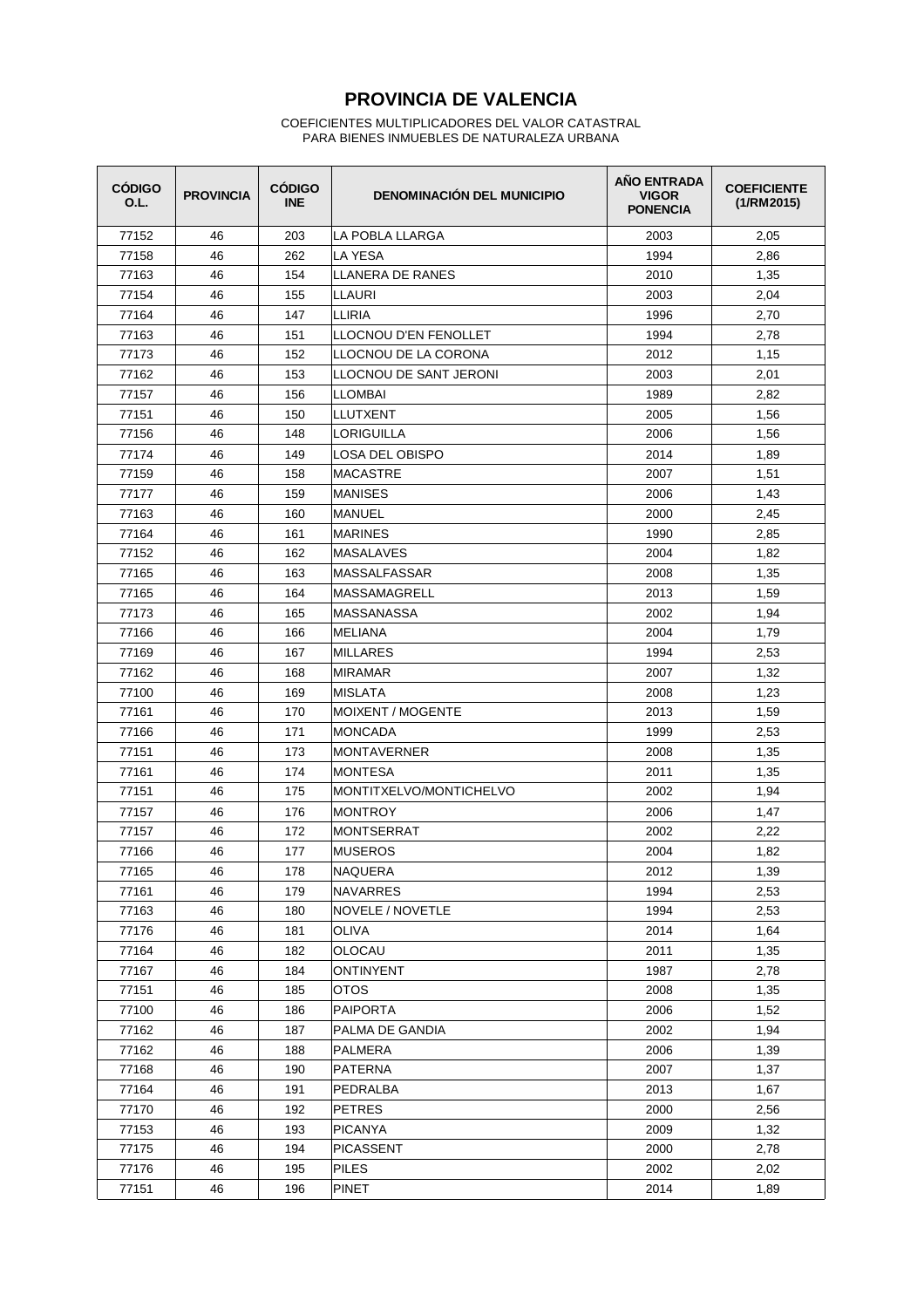| <b>CÓDIGO</b><br>O.L. | <b>PROVINCIA</b> | <b>CÓDIGO</b><br><b>INE</b> | <b>DENOMINACIÓN DEL MUNICIPIO</b> | AÑO ENTRADA<br><b>VIGOR</b><br><b>PONENCIA</b> | <b>COEFICIENTE</b><br>(1/RM2015) |
|-----------------------|------------------|-----------------------------|-----------------------------------|------------------------------------------------|----------------------------------|
| 77154                 | 46               | 197                         | POLINYA DE XUQUER                 | 2003                                           | 2,22                             |
| 77162                 | 46               | 198                         | <b>POTRIES</b>                    | 2006                                           | 1,39                             |
| 77165                 | 46               | 205                         | PUÇOL                             | 2008                                           | 1,32                             |
| 77158                 | 46               | 201                         | PUEBLA DE SAN MIGUEL              | 2011                                           | 1,35                             |
| 77165                 | 46               | 204                         | <b>PUIG</b>                       | 2008                                           | 1,39                             |
| 77170                 | 46               | 101                         | <b>QUART DE LES VALLS</b>         | 2014                                           | 1,89                             |
| 77177                 | 46               | 102                         | <b>QUART DE POBLET</b>            | 2009                                           | 1,18                             |
| 77170                 | 46               | 103                         | <b>QUARTELL</b>                   | 2003                                           | 2,17                             |
| 77151                 | 46               | 104                         | QUATRETONDA                       | 2011                                           | 1,35                             |
| 77161                 | 46               | 206                         | <b>QUESA</b>                      | 2007                                           | 1,18                             |
| 77165                 | 46               | 207                         | RAFELBUNOL / RAFELBUNYOL          | 2001                                           | 2,50                             |
| 77162                 | 46               | 208                         | RAFELCOFER                        | 2009                                           | 1,76                             |
| 77163                 | 46               | 209                         | <b>RAFELGUARAF</b>                | 2003                                           | 1,89                             |
| 77151                 | 46               | 210                         | RAFOL DE SALEM                    | 2005                                           | 1,56                             |
| 77157                 | 46               | 212                         | <b>REAL</b>                       | 2005                                           | 1,67                             |
| 77162                 | 46               | 211                         | REAL DE GANDIA                    | 2012                                           | 1,41                             |
| 77169                 | 46               | 213                         | <b>REQUENA</b>                    | 1990                                           | 3,03                             |
| 77156                 | 46               | 214                         | RIBA-ROJA DE TURIA                | 1995                                           | 2,53                             |
| 77154                 | 46               | 215                         | <b>RIOLA</b>                      | 2000                                           | 2,45                             |
| 77166                 | 46               | 216                         | <b>ROCAFORT</b>                   | 1996                                           | 2,70                             |
| 77163                 | 46               | 217                         | ROTGLA I CORBERA                  | 1994                                           | 2,86                             |
| 77162                 | 46               | 218                         | <b>ROTOVA</b>                     | 2002                                           | 1,94                             |
| 77151                 | 46               | 219                         | <b>RUGAT</b>                      | 2011                                           | 1,35                             |
| 77170                 | 46               | 220                         | SAGUNTO / SAGUNT                  | 2013                                           | 1,23                             |
| 77151                 | 46               | 221                         | SALEM                             | 2010                                           | 1,35                             |
| 77168                 | 46               | 903                         | SAN ANTONIO DE BENAGEBER          | 2004                                           | 1,82                             |
| 77152                 | 46               | 222                         | SANT JOAN DE L'ENOVA              | 1989                                           | 2,78                             |
| 77173                 | 46               | 223                         | SEDAVI                            | 2008                                           | 1,28                             |
| 77170                 | 46               | 224                         | <b>SEGART</b>                     | 2010                                           | 1,35                             |
| 77161                 | 46               | 225                         | <b>SELLENT</b>                    | 2009                                           | 1,33                             |
| 77151                 | 46               | 226                         | <b>SEMPERE</b>                    | 1994                                           | 2,53                             |
| 77152                 | 46               | 227                         | SENYERA                           | 2012                                           | 1,49                             |
| 77165                 | 46               | 228                         | <b>SERRA</b>                      | 2005                                           | 1,56                             |
| 77159                 | 46               | 229                         | SIETE AGUAS                       | 2014                                           | 1,89                             |
| 77175                 | 46               | 230                         | <b>SILLA</b>                      | 1995                                           | 2,94                             |
| 77155                 | 46               | 231                         | SIMAT DE LA VALLDIGNA             | 2002                                           | 2,27                             |
| 77158                 | 46               | 232                         | <b>SINARCAS</b>                   | 1990                                           | 2,78                             |
| 77171                 | 46               | 233                         | SOLLANA                           | 2003                                           | 2,01                             |
| 77174                 | 46               | 234                         | <b>SOT DE CHERA</b>               | 2007                                           | 1,35                             |
| 77171                 | 46               | 235                         | <b>SUECA</b>                      | 2007                                           | 1,28                             |
| 77152                 | 46               | 236                         | SUMACARCER                        | 2001                                           | 2,56                             |
| 77100                 | 46               | 237                         | <b>TAVERNES BLANQUES</b>          | 2005                                           | 1,49                             |
| 77172                 | 46               | 238                         | TAVERNES DE LA VALLDIGNA          | 2007                                           | 1,30                             |
| 77169                 | 46               | 239                         | TERESA DE COFRENTES               | 2008                                           | 1,35                             |
| 77151                 | 46               | 240                         | TERRATEIG                         | 2004                                           | 1,82                             |
| 77158                 | 46               | 241                         | TITAGUAS                          | 2010                                           | 1,35                             |
| 77158                 | 46               | 242                         | TORREBAJA                         | 2008                                           | 1,35                             |
| 77163                 | 46               | 243                         | TORRELLA                          | 2014                                           | 1,89                             |
| 77173                 | 46               | 244                         | TORRENT                           | 2008                                           | 1,33                             |